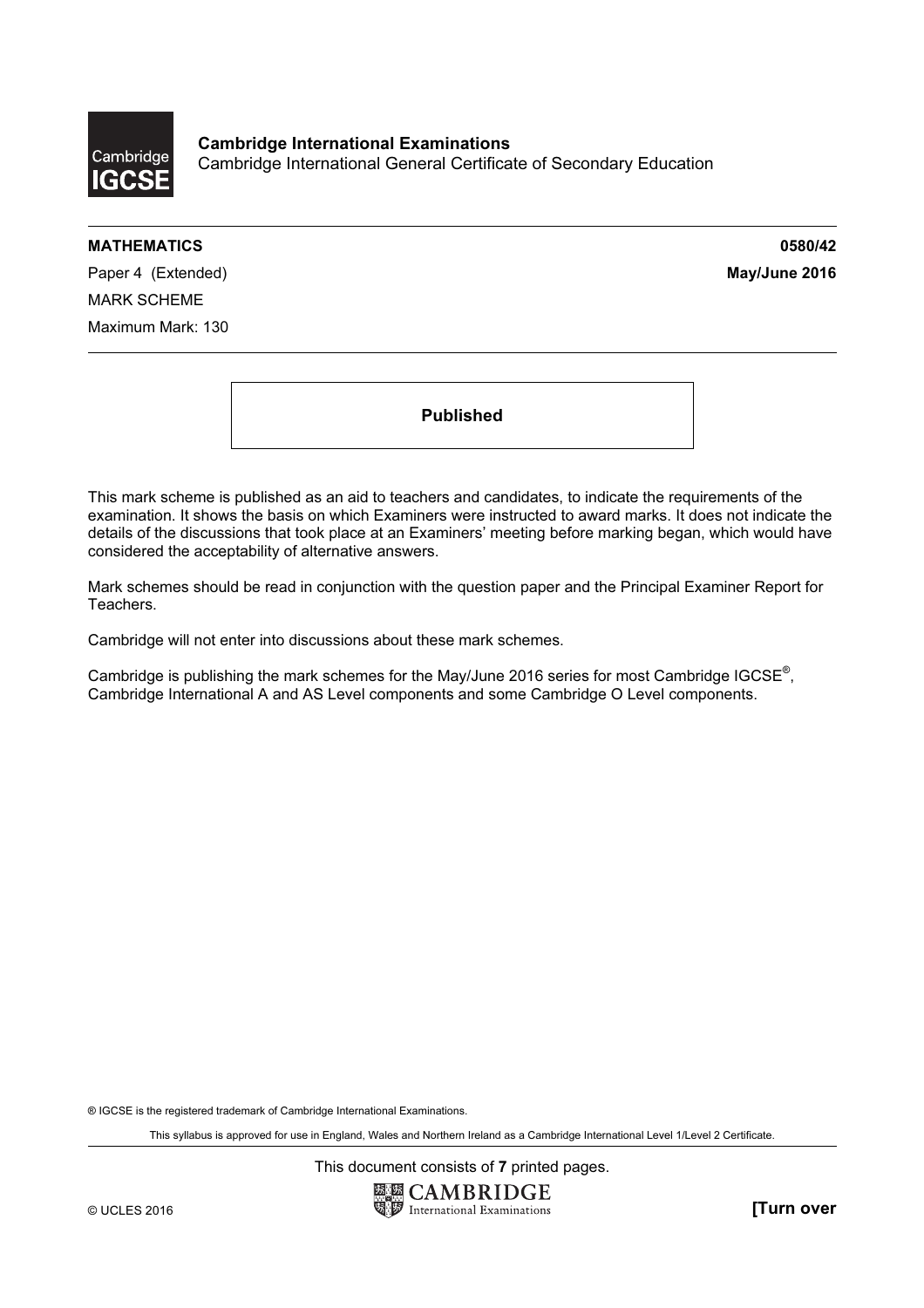| Page 2 | <b>Syllabus</b><br><b>Mark Scheme</b> |      | Paper |
|--------|---------------------------------------|------|-------|
|        | Cambridge IGCSE - May/June 2016       | 0580 | 42    |

#### Abbreviations

| cao       | correct answer only        |
|-----------|----------------------------|
| dep       | dependent                  |
| <b>FT</b> | follow through after error |
| isw       | ignore subsequent working  |
| oe        | or equivalent              |
| <b>SC</b> | Special Case               |
| nfww      | not from wrong working     |

soi seen or implied

| Question         |             | Answer                   | <b>Mark</b>             | Part marks                                                                                                                                                                |
|------------------|-------------|--------------------------|-------------------------|---------------------------------------------------------------------------------------------------------------------------------------------------------------------------|
| 1                | $(a)$ $(i)$ | $1245$ [pm]              | $\boldsymbol{2}$        | <b>B1</b> for 2045 seen or 845 pm seen or [0] 135<br>seen                                                                                                                 |
|                  | (ii)        | 788 or 787.8 to 788.1    | $\boldsymbol{2}$        | <b>M1</b> for $8800 \div 11h 10$ mins oe                                                                                                                                  |
|                  | $(b)$ (i)   | 4230[.00]                | $\mathbf{2}$            | <b>M1</b> for $2350 \div 5$ oe                                                                                                                                            |
|                  | (ii)        | 22.2 or 22.2             | $\mathbf{1}$            |                                                                                                                                                                           |
|                  | (i)<br>(c)  | 3808 final answer        | $\overline{2}$          | <b>M1</b> for 2240 $\times$ $\frac{100+70}{100}$ oe                                                                                                                       |
|                  | (ii)        | 800                      | $\mathbf{3}$            | <b>M2</b> for 2240 $\div$ $\frac{100+180}{100}$ oe<br>or M1 for 2240 associated with 280%                                                                                 |
|                  | $(d)$ (i)   | 1130                     | $\overline{\mathbf{4}}$ | <b>M3</b> for $(826.5[0] - 12 \times (28 + 6.5[0])) \div 1.25$<br>seen<br>or M2 for 826.5[0] – $12 \times (28 + 6.5[0])$ seen<br>or M1 for $12 \times (28 + 6.5[0])$ seen |
|                  | (ii)        | $$146.9[0]$ final answer | 2FT                     | FT their(d)(i) $\times$ 0.13 correctly evaluated<br>If answer not exact to at least 3 sf or better<br><b>M1</b> for their (d)(i) $\div 10 \times 1.3$                     |
| $\boldsymbol{2}$ | $(a)$ (i)   | 5                        | $\mathbf{1}$            |                                                                                                                                                                           |
|                  | (ii)        | $\frac{1}{2}$<br>oe      | $\mathbf{1}$            |                                                                                                                                                                           |
|                  | (iii)       | $rac{5}{3}$ oe           | $\overline{2}$          | <b>M1</b> for $2^{3x} = 2^5$ oe or better                                                                                                                                 |
|                  |             |                          |                         | or SC1 for either denominator or numerator<br>of index correct in final answer                                                                                            |
|                  | (iv)        |                          | $\overline{2}$          | <b>M1</b> for $3^{3x} = 3^{-2}$ oe or better or<br>$\left(\frac{1}{3}\right)^{-3x} = \left(\frac{1}{3}\right)^2$ or better                                                |
|                  |             |                          |                         | or SC1 for $\frac{2}{3}$ or any negative index                                                                                                                            |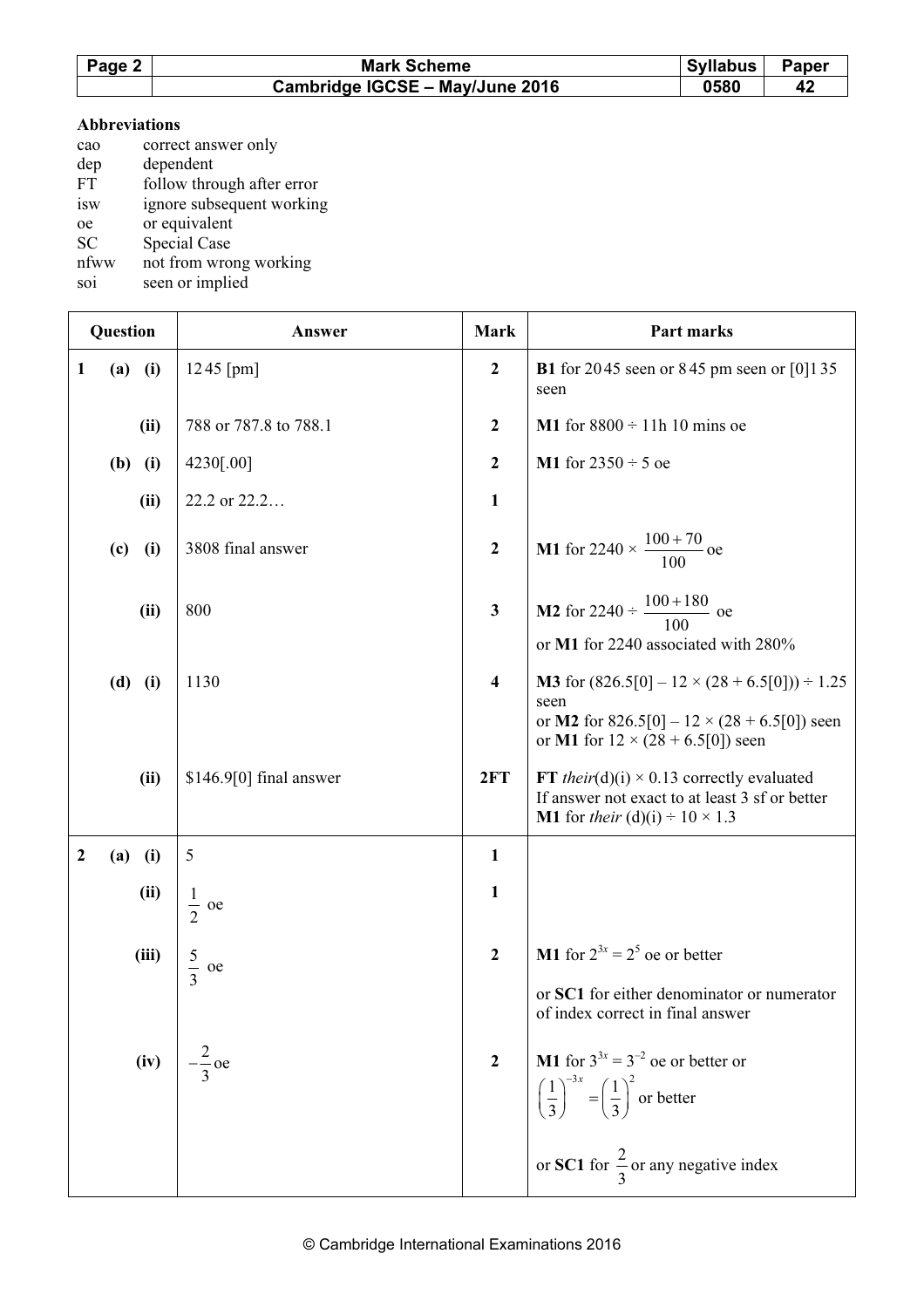## Page 3 Mark Scheme Syllabus Paper<br>Cambridge IGCSE – May/June 2016 0580 42 Cambridge IGCSE - May/June 2016

| Question |             | Answer                                                                          | <b>Mark</b>      | Part marks                                                                                                                                                                                                                                                                                          |
|----------|-------------|---------------------------------------------------------------------------------|------------------|-----------------------------------------------------------------------------------------------------------------------------------------------------------------------------------------------------------------------------------------------------------------------------------------------------|
|          | (b)         | $(y-10)(y+3)$ seen                                                              | B <sub>2</sub>   | <b>B1</b> for $y(y-10) + 3(y-10)$ [= 0]<br>or $y(y + 3) - 10(y + 3) = 0$<br>or for $(y + a)(y + b)$ = 0] where $ab = -30$<br>or $a + b = -7$<br>or for $y - 10$ [= 0] and $y + 3$ [= 0]                                                                                                             |
|          |             | 10 and $-3$ final answers                                                       | B1               |                                                                                                                                                                                                                                                                                                     |
| 3        | $(a)$ (i)   | Image at $(3, 1)$ , $(5, 1)$ , $(5, 4)$ , $(4, 4)$ ,<br>(4, 2), (3, 2)          | $\boldsymbol{2}$ | <b>SC1</b> reflection in $y = 1$ or $x = k$<br>or 6 correct points not joined                                                                                                                                                                                                                       |
|          | (ii)        | Image at $(2, 1)$ , $(6, 1)$ , $(6, -5)$ , $(4, -5)$ ,<br>$(4,-1), (2,-1)$      | $\boldsymbol{2}$ | <b>SC1</b> for other enlargement of scale factor $-2$ ,<br>correct size and correct orientation or 6<br>correct points but not joined                                                                                                                                                               |
|          | (iii)       | Image at $(-1, -1)$ , $(-2, -1)$ ,<br>$(-2,-2), (-4,-2), (-4,-3),$<br>$(-1,-3)$ | $\mathbf{3}$     | M2 for 6 correct points shown in working or<br>plotted correctly but not joined<br>or M1 for<br>$\begin{pmatrix} 0 & -1 \\ 1 & 0 \end{pmatrix} \begin{pmatrix} -1 & -1 & -2 & -2 & -3 & -3 \\ 1 & 2 & 2 & 4 & 4 & 1 \end{pmatrix}$<br>or for rotation 90° [anticlockwise] centre<br>$(0, 0)$ stated |
|          | (b)         | Enlargement<br>$\lceil s f \rceil$ 3<br>origin oe                               | $\mathbf{3}$     | B1 for each                                                                                                                                                                                                                                                                                         |
| 4        | $(a)$ $(i)$ | $-2, -0.5$ or $-\frac{1}{2}$                                                    | $\boldsymbol{2}$ | <b>B1</b> for each                                                                                                                                                                                                                                                                                  |
|          | (ii)        | Complete correct curve<br><u>starting</u>                                       | 5                | SC4 for correct curves but branches joined<br>or touching y-axis<br>or B3FT 9 or 10 points<br>or B2FT for 7 or 8 points<br>or B1FT for 5 or 6 points<br>and Blindep two separate branches not<br>touching or crossing $y$ -axis                                                                     |
|          | (b)         | $-1.95$ to $-1.8$<br>$-0.4$ to $-0.2$<br>2.05 to 2.2                            | $\mathbf{3}$     | B1 for each                                                                                                                                                                                                                                                                                         |
|          | (c)         | Any integer k where $k \le -3$                                                  | 1                |                                                                                                                                                                                                                                                                                                     |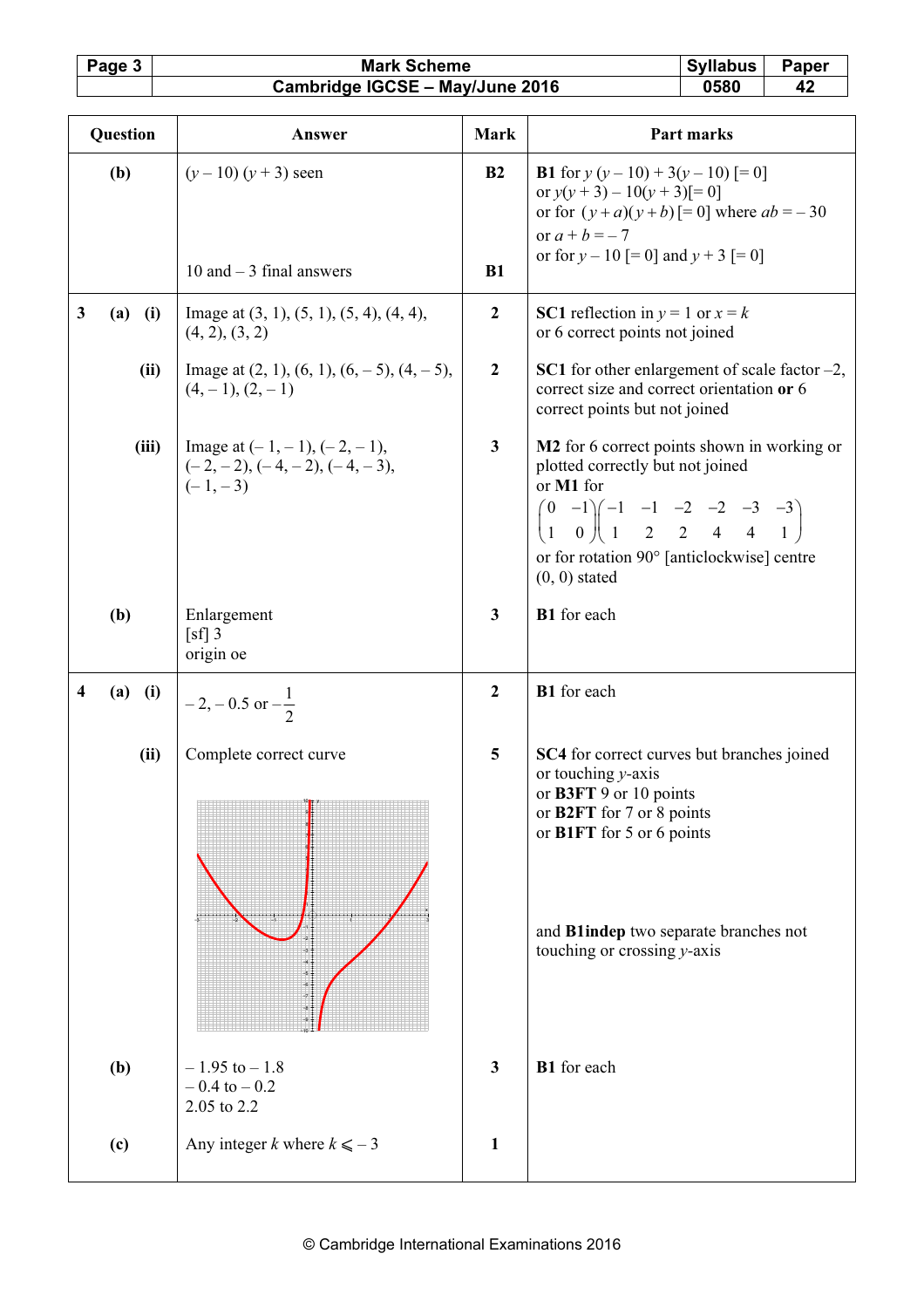## Page 4 Mark Scheme Syllabus Paper<br>Cambridge IGCSE – May/June 2016 0580 42 Cambridge IGCSE - May/June 2016

| Question          | Answer                                                                      | <b>Mark</b>             | Part marks                                                                                                                                                                                                                         |
|-------------------|-----------------------------------------------------------------------------|-------------------------|------------------------------------------------------------------------------------------------------------------------------------------------------------------------------------------------------------------------------------|
| $(d)$ $(i)$       | Correct line $y = -5x - 2$ ruled<br>and<br>$-0.4$ to $-0.2$<br>0.55 to 0.75 | $\overline{\mathbf{4}}$ | M <sub>2</sub> for correct ruled line<br>or M1 for correct line but freehand<br>or for ruled line gradient $-5$<br>or ruled line y-intercept – 2, but not $y = -2$<br>and A1 for each correct solution dependent<br>on at least M1 |
|                   |                                                                             |                         | If 0 scored, SC1 for both correct with no line<br>drawn                                                                                                                                                                            |
| (ii)              | $[a=] 5$ and $[b=] -2$                                                      | $\boldsymbol{2}$        | <b>B1</b> for one correct value<br>or M1 for $x^3 + 5x^2 - 2x - 1 = 0$ seen                                                                                                                                                        |
| 5<br>(a)          | $0.05$ oe                                                                   | $\boldsymbol{2}$        | M1 for $1 - (0.2 + 0.3 + 0.45)$ oe                                                                                                                                                                                                 |
| (b)               | 15                                                                          | $\mathbf{1}$            |                                                                                                                                                                                                                                    |
|                   |                                                                             |                         |                                                                                                                                                                                                                                    |
| (c)<br>(i)        | 0.75 oe                                                                     | $\boldsymbol{2}$        | M1 for $0.45 + 0.3$ oe                                                                                                                                                                                                             |
| (ii)              | $0.135$ oe                                                                  | $\boldsymbol{2}$        | M1 for $0.45 \times 0.3$ oe                                                                                                                                                                                                        |
| (iii)             | $0.12$ oe                                                                   | $\mathbf{3}$            | <b>M2</b> for 2(0.3 $\times$ 0.2) oe<br>or M1 for $0.3 \times 0.2$ or 0.06 oe nfww                                                                                                                                                 |
| (d)               | $0.243$ oe                                                                  | 5                       | <b>M4</b> for $3(0.45 \times 0.45 \times 0.2)$ +<br>$3(0.3 \times 0.3 \times 0.45)$ oe                                                                                                                                             |
|                   |                                                                             |                         | or <b>M3</b> for 3(0.45 $\times$ 0.45 $\times$ 0.2) or<br>$3(0.3 \times 0.3 \times 0.45)$ oe                                                                                                                                       |
|                   |                                                                             |                         | or M2 for $0.45 \times 0.45 \times 0.2$ and<br>$0.3 \times 0.3 \times 0.45$                                                                                                                                                        |
|                   |                                                                             |                         | or M1 for $0.45 \times 0.45 \times 0.2$ or<br>$0.3 \times 0.3 \times 0.45$ oe<br>or for identifying the correct 6 outcomes e.g.<br>10 0 0, 0 0 10, 0 10 0, 5 5 0, 5 0 5, 0 5 5                                                     |
| (a)<br>6          | 3                                                                           | $\mathbf{1}$            |                                                                                                                                                                                                                                    |
| <b>(b)</b><br>(i) | 9900                                                                        | $\mathbf{3}$            | M2 for $2(60 \times 35) + 2(60 \times 30) + 2(30 \times 35)$<br>oe<br>or M1 for one correct rectangle                                                                                                                              |
| (ii)              | $0.99$ oe                                                                   | 1FT                     | FT <i>their</i> (b)(i) $\div$ 10 000                                                                                                                                                                                               |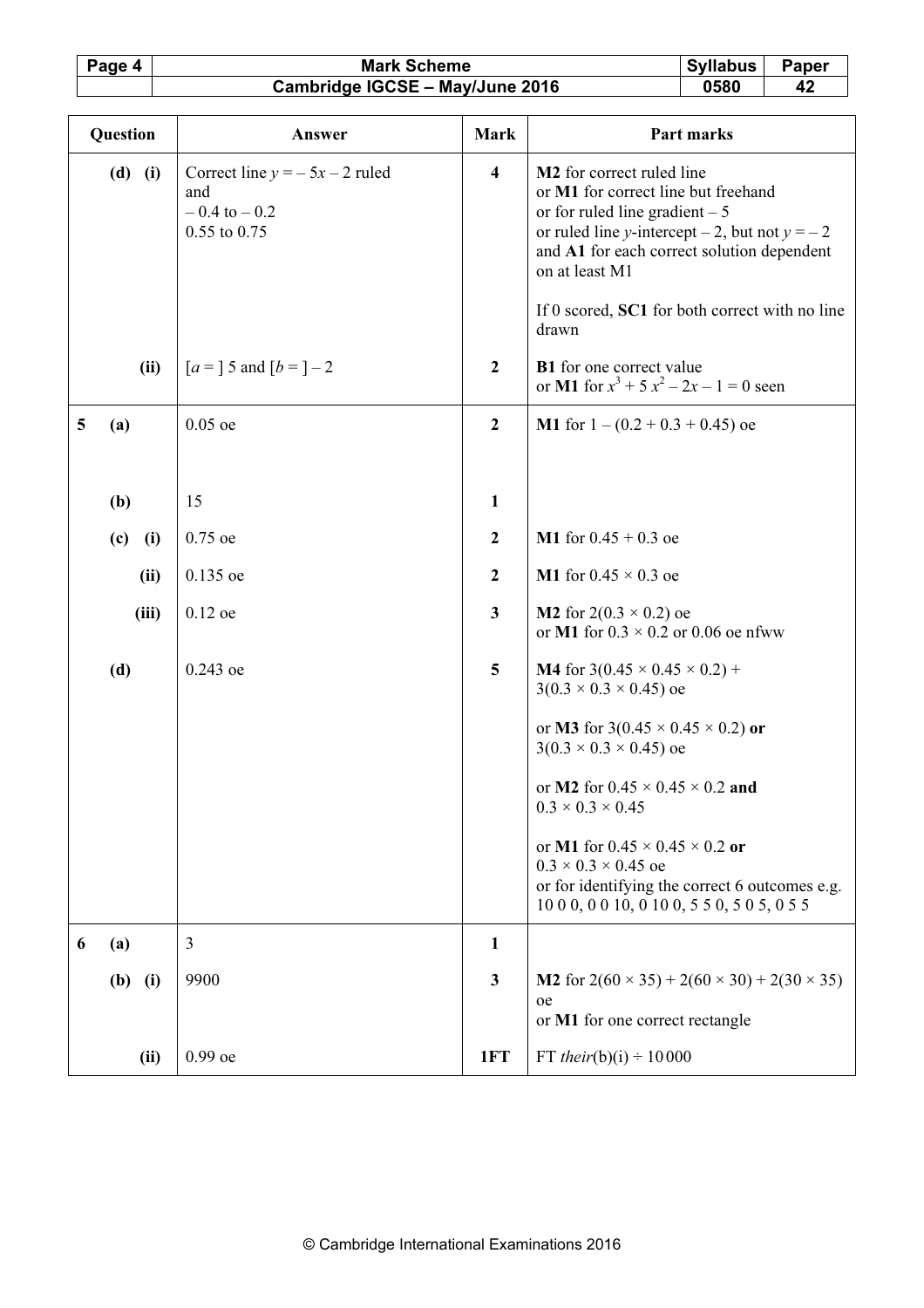## Page 5 Mark Scheme Syllabus Paper<br>Cambridge IGCSE – May/June 2016 0580 42 Cambridge IGCSE - May/June 2016

| Question |             | Answer                                                                              | <b>Mark</b>             | Part marks                                                                                                                                                                                                            |
|----------|-------------|-------------------------------------------------------------------------------------|-------------------------|-----------------------------------------------------------------------------------------------------------------------------------------------------------------------------------------------------------------------|
|          | $(c)$ (i)   | 75.7 or 75.66 to 75.67                                                              | $\overline{\mathbf{4}}$ | <b>M3</b> for $\sqrt{60^2 + 30^2 + 35^2}$ oe could be in<br>stages<br>or <b>M2</b> for $60^2 + 30^2 + 35^2$ oe<br>or M1 for $60^2 + 30^2$ or $60^2 + 35^2$ or<br>$35^2 + 30^2$ oe                                     |
|          | (ii)        | 23.4 or 23.3 or 23.34 to 23.36                                                      | $\overline{\mathbf{3}}$ | <b>M2</b> for $\sin^{-1}(30 \div \sqrt{60^2 + 35^2 + 30^2})$ oe<br>or for $\sin^{-1}(30 \div \text{their } (c)(i))$<br>or M1 for $\sin = 30 \div \sqrt{60^2 + 35^2 + 30^2}$ oe<br>or for $sin = 30 \div their$ (c)(i) |
|          | $(d)$ $(i)$ | $30 \times 35 \times 60$ [ = 63 000]                                                | $\mathbf{1}$            | With no errors seen                                                                                                                                                                                                   |
|          | (ii)        | 22.4 or 22.38 to 22.391                                                             | $\overline{\mathbf{3}}$ | <b>M2</b> for $\sqrt{\frac{63000}{40\pi}}$ oe<br>or M1 for $40 \pi r^2 = 63000$ oe                                                                                                                                    |
| 7        | (a)         | $360 - 210$ [= 150]                                                                 | M1                      |                                                                                                                                                                                                                       |
|          |             | $(180 - 150) \div 2$ [= 15]<br>or $150 \div 2$ [=75] and $180 - 75 - 90$<br>$[-15]$ | $M1$                    |                                                                                                                                                                                                                       |
|          | (b)         | 15.5 or 15.45 to 15.46 nfww                                                         | $\overline{\mathbf{4}}$ | <b>M3</b> for $2 \times 8$ cos 15 oe<br>or M2 for 8 cos 15 oe<br>or M1 for $\frac{x}{8}$ = cos 15 oe                                                                                                                  |
|          | (c)         | 29.5 or 29.4 or 29.39 to 29.50                                                      | $\mathbf{3}$            | <b>M2</b> for [sin $ABC = \frac{8 \times \sin 72}{1}$<br>their(b)<br>$\frac{\sin ABC}{\cos A} = \frac{\sin 72}{\sin 72}$<br>or M1 for<br>- oe<br>their $(b)$                                                          |
|          | (d)         | 194 or 193.7 to 194.1 nfww                                                          | 6                       | <b>M2</b> for $\frac{210}{360} \times \pi \times 8^2$<br>or M1 for $[k]$ $\pi \times 8^2$ seen                                                                                                                        |
|          |             |                                                                                     |                         | and<br>M1 for $\frac{1}{2} \times 8^2 \times \sin 150$ oe                                                                                                                                                             |
|          |             |                                                                                     |                         | <b>and M2</b> for $\frac{1}{2} \times 8 \times$ their (b) $\times$<br>$sin(108 - their (c))$ oe<br>or <b>B1</b> for [angle $CAB=$ ] 108 – their (c)                                                                   |
|          | (e)         | 12.1 or 12.11 to 12.13                                                              | 2FT                     | FT their (d) $\div 4^2$ oe<br><b>M1</b> for $4^2$ or $\left(\frac{1}{4}\right)^2$ soi                                                                                                                                 |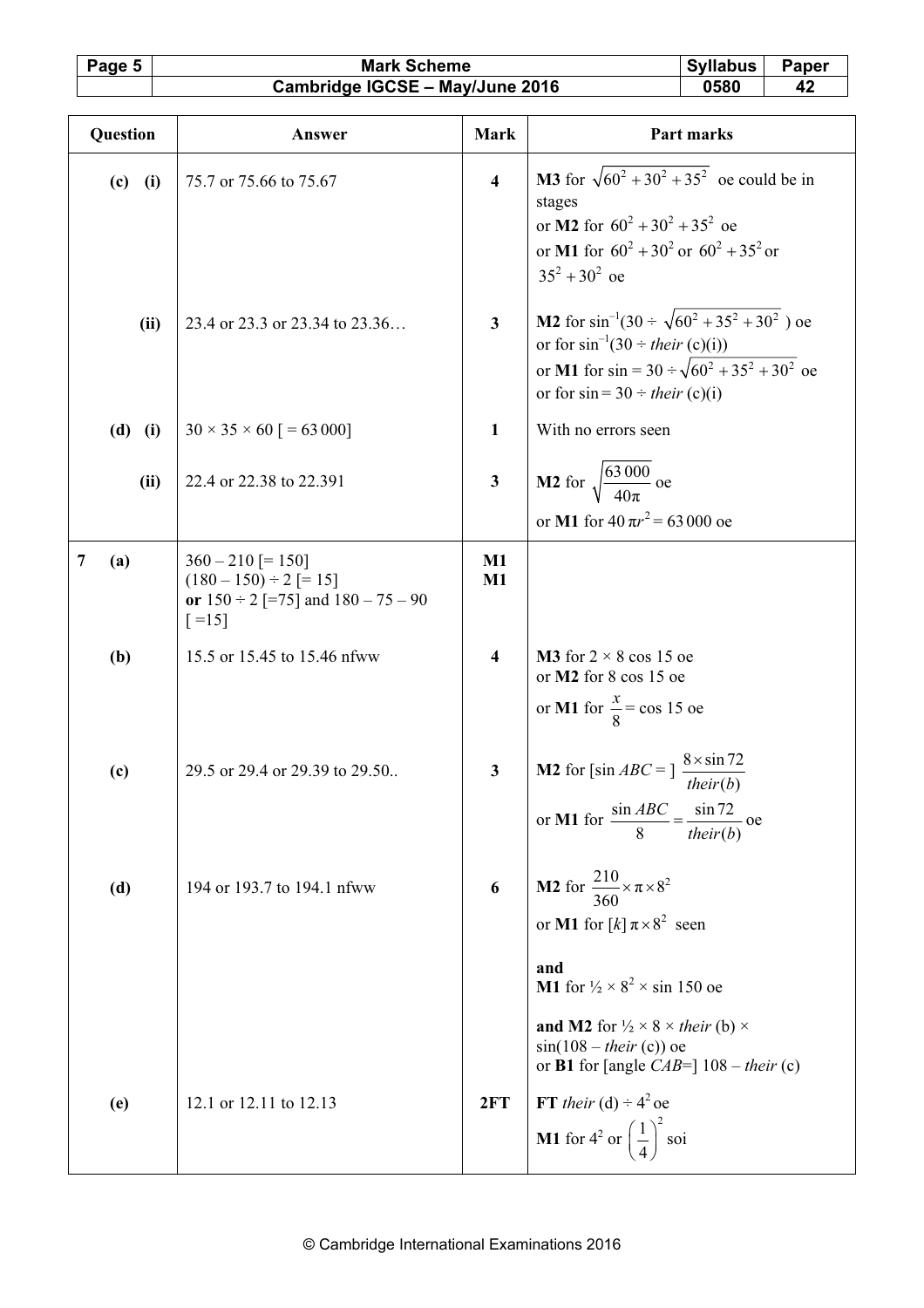# Page 6 | Mark Scheme | Syllabus Paper Cambridge IGCSE – May/June 2016 | 0580 | 42

| SVIIabus | ∽ane |
|----------|------|
|          |      |

| Question |           | Answer                                                                              | <b>Mark</b>                | Part marks                                                                                                                                                       |
|----------|-----------|-------------------------------------------------------------------------------------|----------------------------|------------------------------------------------------------------------------------------------------------------------------------------------------------------|
| 8        | $(a)$ (i) | $-3$                                                                                | $\overline{2}$             | <b>M1</b> for $[g(1)=]-2$ provided not used in a<br>product                                                                                                      |
|          |           |                                                                                     |                            | or for $5\left(\frac{4}{x-3}\right)$ + 7 or better                                                                                                               |
|          | (ii)      | $rac{4}{5x+4}$ final answer                                                         | $\overline{2}$             | <b>M1</b> for $\frac{4}{5x+7-3}$                                                                                                                                 |
|          | (iii)     | $\frac{4+3x}{x}$ or $\frac{4}{x}+3$ final answer                                    | $\overline{\mathbf{3}}$    | <b>M2</b> for $xy = 4 + 3x$ or $y - 3 = \frac{4}{x}$ or $x = \frac{4}{y}$ +                                                                                      |
|          |           |                                                                                     |                            | $\overline{3}$<br>or $x = \frac{4+3y}{y}$                                                                                                                        |
|          |           |                                                                                     |                            | or M1 for $x = \frac{4}{y-3}$ or $y(x-3) = 4$ or $x-3 =$                                                                                                         |
|          |           |                                                                                     |                            | $rac{4}{y}$<br>or $x(y-3) = 4$                                                                                                                                   |
|          | (iv)      | $\overline{2}$                                                                      | $\mathbf{1}$               |                                                                                                                                                                  |
|          |           |                                                                                     | $M1$                       |                                                                                                                                                                  |
|          |           | <b>(b)</b> (i) $(5x + 7)(x - 3) = 4$<br>$5x^2-15x+7x-21 = 4$ oe<br>$5x^2-8x-25 = 0$ | <b>B1</b><br>$\mathbf{A1}$ | Condone omission of $\degree$ = 4' for the B mark<br>Dep on M1B1 and no errors or omissions at<br>any stage seen                                                 |
|          | (ii)      | $\sqrt{(-8)^2 - 4(5)(-25)}$ or better                                               | B1                         | or for $\left(x-\frac{4}{5}\right)^2$ oe                                                                                                                         |
|          |           | $p = -(-8)$ and $r = 5 \times 2$ oe                                                 | B1                         | must see $\frac{p+\sqrt{q}}{r}$ or $\frac{p-\sqrt{q}}{r}$ or both                                                                                                |
|          |           |                                                                                     |                            | or for $\frac{4}{5} + \sqrt{\left(\frac{4}{5}\right)^2 + 5}$ or $\frac{4}{5} - \sqrt{\left(\frac{4}{5}\right)^2 + 5}$                                            |
|          |           | $-1.57$ and 3.17                                                                    | <b>B1B1</b>                | SC1 for final answers $-1.6$ or<br>$-1.574$ to $-1.575$ and 3.2 or 3.174 to 3.175<br>or $-1.57$ and 3.17 seen in working<br>or for $-3.17$ and 1.57 as final ans |
|          | (a)       | 19[.0] or 18.97 nfww                                                                | 3                          | <b>M2</b> for $\sqrt{(4-2)^2 + (13-5)^2}$ oe<br>or M1 for $(4 - 2)^2 + (13 - 5)^2$ oe                                                                            |